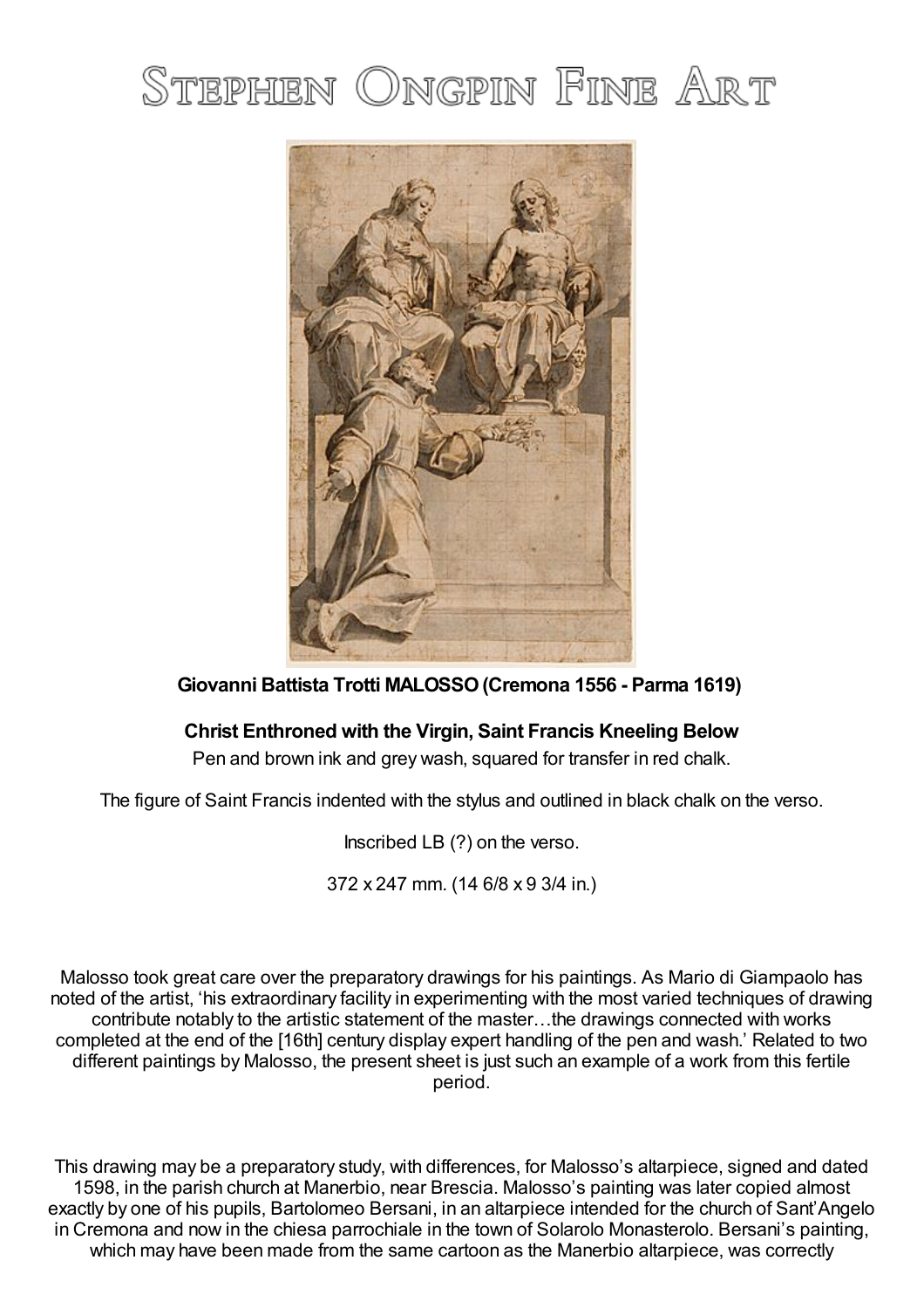described in 1665 by one historian as a work designed by Malosso but painted by Bersani. Just over a hundred years later, however, some confusion seems to have arisen as to the true author of the Sant'Angelo altarpiece, with some authors believing it to be by the hand of the master himself and not his pupil, Bersani. Nevertheless, as Giovanni Battista Zaist noted of the altarpiece in his Notizie istoriche de' pittori, scultori ed architetti cremonesi, published in 1774, 'in this painting also one can clearly discern the character of Malosso, and some, who would like to appear all-knowing, not reading in it any name, have baptized it as his true work. But it is certainly not by that very noble author…A painting like this suffers from a great hardness, even though it has been taken from a very beautiful drawing, which I have seen, very soft and mellow, and which now rests in some secret nook…'

It has been suggested that Zaist was here referring to the present sheet by Malosso, although there remain a number of significant differences between the drawing and the two paintings mentioned above. The present drawing did, however, serve as a preparatory study for another painting by Malosso, signed and dated 1593, in the church of San Clemente in the town of Bertonico, near Lodi. In the Bertonico altarpiece, the figure of Saint John the Baptist joins Saint Francis on the lower tier of the composition.

#### **Exhibitions**

Milan, Galleria Rossella Gilli, Disegni Lombardi dal XV al XVIII secolo, 1986, no.32.

#### **Literature:**

PossiblyGiovanni Battista Zaist, Notizie istoriche de' pittori, scultori ed architetti cremonesi, Cremona, 1774, Vol.II, p.38; Marco Tanzi, Qualche aggiunta al Malosso e alla sua cerchia, Prospettiva, January 1985, pp.83-84, fig.6; Gianluca Bocchi and Ulisse Bocchi, Alcune novità e precisazione sul Malosso e sulla sua cerchia, Parma per l'arte, 2017, p.180, fig.7.

### **Artist description:**

Active as both a painter and an architect, Giovanni Battista Trotti, known as Il Malosso, was the foremost pupil of Bernardino Campi, whose studio he later inherited. Although his early works are indebted to the manner of Campi and such Cremonese contemporaries as Bernardino Gatti, he was also particularly influenced by the work of Correggio. From 1585 onwards he was especially active, painting numerous altarpieces for churches in Cremona, notably San Pietro al Po and Sant'Abbondio. The end of the 16th century and the beginning of the Seicento found Malosso working extensively throughout Lombardy - in Lodi, Pavia, Piacenza, Salò and Milan – as well elsewhere in Northern Italy, notablyGenoa and Venice. In 1604 he settled in Parma, where he was employed at the court of the Duke Ranuccio Farnese. His work as a court artist in Parma included commissions for frescoes and portrait paintings, the decoration of various rooms in the Palazzo del Giardino, and temporary decorations for court festivals. He also supervised architectural projects, made designs for engravings and, for the Duke's son Ottavio Farnese, was a painting teacher. Malosso's work in Parma also included paintings for the Capuchin church at Fonteviva. Although firmly established as a court painter in Parma, Malosso continued to supervise a busy workshop in Cremona, where he provided several designs for altarpieces and frescoes. Among his most important pupils was Ermenegildo Lodi, who was active in Cremona between 1598 and 1616.

Malosso was admired as a draughtsman in his lifetime, and his drawings were sought after by collectors and connoisseurs long after his death. As the later 17th century Florentine biographer Filippo